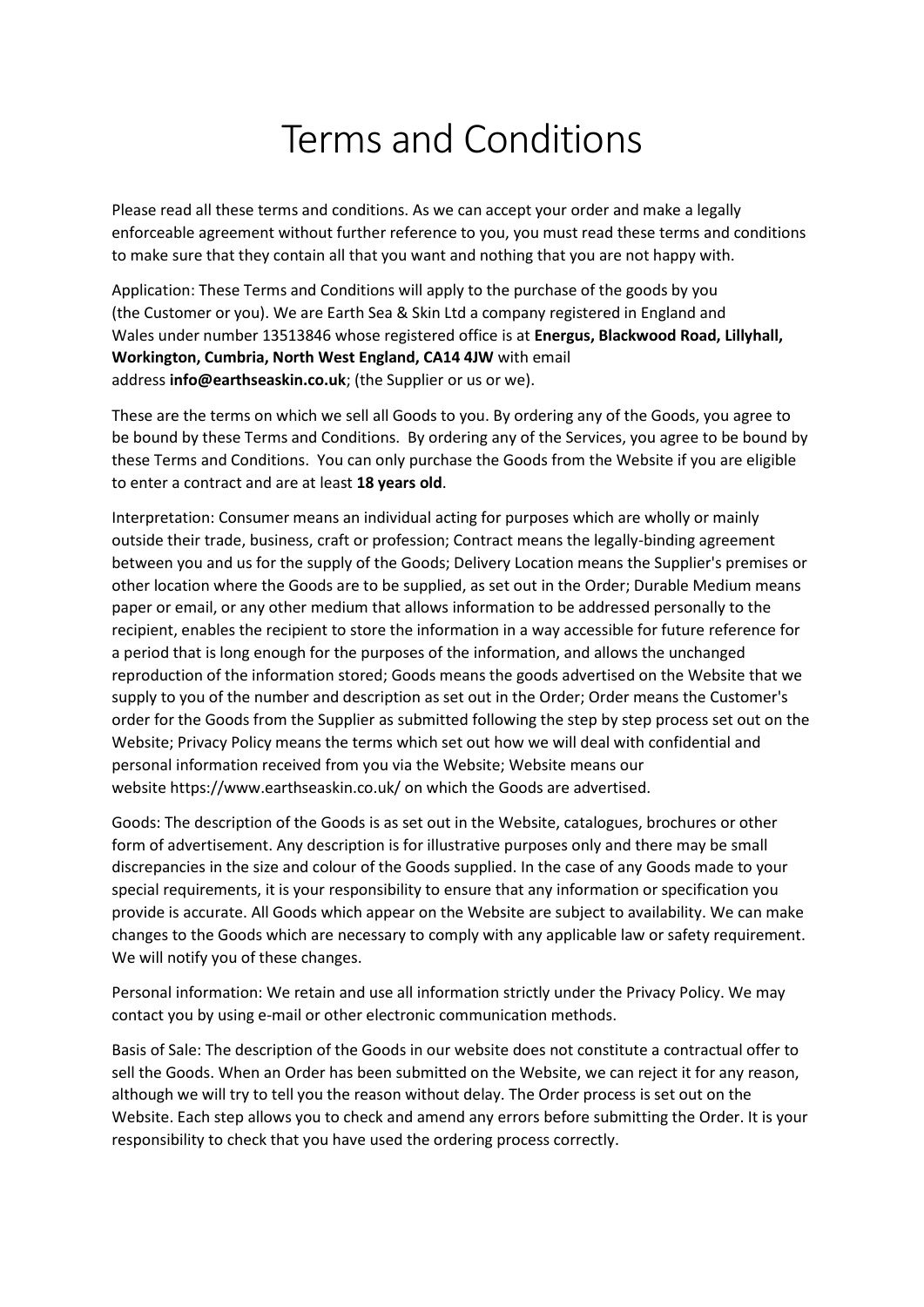A Contract will be formed for the sale of Goods ordered only when you receive an email from us confirming the Order (Order Confirmation). You must ensure that the Order Confirmation is complete and accurate and inform us immediately of any errors. We are not responsible for any inaccuracies in the Order placed by you. By placing an Order you agree to us giving you confirmation of the Contract by means of an email with all information in it (ie the Order Confirmation). You will receive the Order Confirmation within a reasonable time after making the Contract, but in any event not later than the delivery of any Goods supplied under the Contract. Any quotation is valid for a maximum period of 14 days from its date, unless we expressly withdraw it at an earlier time. No variation of the Contract, whether about description of the Goods, Fees or otherwise, can be made after it has been entered into unless the variation is agreed by the Customer and the Supplier in writing. We intend that these Terms and Conditions apply only to a Contract entered into by you as a Consumer. If this is not the case, you must tell us, so that we can provide you with a different contract with terms which are more appropriate for you and which might, in some respects, be better for you, eg by giving you rights as a business.

Price and Payment: The price of the Goods and any additional delivery or other charges is that set out on the Website at the date of the Order or such other price as we may agree in writing. Prices and charges include VAT at the rate applicable at the time of the Order. You must pay by submitting your credit or debit card details with your Order and we can take payment immediately or otherwise before delivery of the Goods.

Delivery: We will deliver the Goods via Royal Mail, to the Delivery Location by the time or within the agreed period or, failing any agreement, without undue delay and, in any event, not more than 30 days after the day on which the Contract is entered. In any case, regardless of events beyond our control, if we do not deliver the Goods on time, you can (in addition to any other remedies) treat the Contract at an end if: we have refused to deliver the Goods, or if delivery on time is essential taking into account all the relevant circumstances at the time the Contract was made, or you said to us before the Contract was made that delivery on time was essential; or after we have failed to deliver on time, you have specified a later period which is appropriate to the circumstances and we have not delivered within that period. If you treat the Contract at an end, we will (in addition to other remedies) promptly return all payments made under the Contract. If you were entitled to treat the Contract at an end, but do not do so, you are not prevented from cancelling the Order for any Goods or rejecting Goods that have been delivered and, if you do this, we will (in addition to other remedies) without delay return all payments made under the Contract for any such cancelled or rejected Goods. If the Goods have been delivered, you must return them to us. If any Goods form a commercial unit (a unit is a commercial unit if division of the unit would materially impair the value of the goods or the character of the unit) you cannot cancel or reject the Order for some of those Goods without also cancelling or rejecting the Order for the rest of them. We do not generally deliver to addresses outside England and Wales, Scotland, Northern Ireland, the Isle of Man and Channels Islands. You agree we may deliver the Goods in instalments if we suffer a shortage of stock or other genuine and fair reason, subject to the above provisions and provided you are not liable for extra charges. If you or your nominee fail, through no fault of ours, to take delivery of the Goods at the Delivery Location, we may charge the reasonable costs of storing and redelivering them. The Goods will become your responsibility from the completion of delivery or Customer collection. You must, if reasonably practicable, examine the Goods before accepting them.

Risk and Title: Risk of damage to, or loss of, any Goods will pass to you when the Goods are delivered to you. You do not own the Goods until we have received payment in full. If full payment is overdue or a step occurs towards your bankruptcy, we can choose, by notice to cancel any delivery and end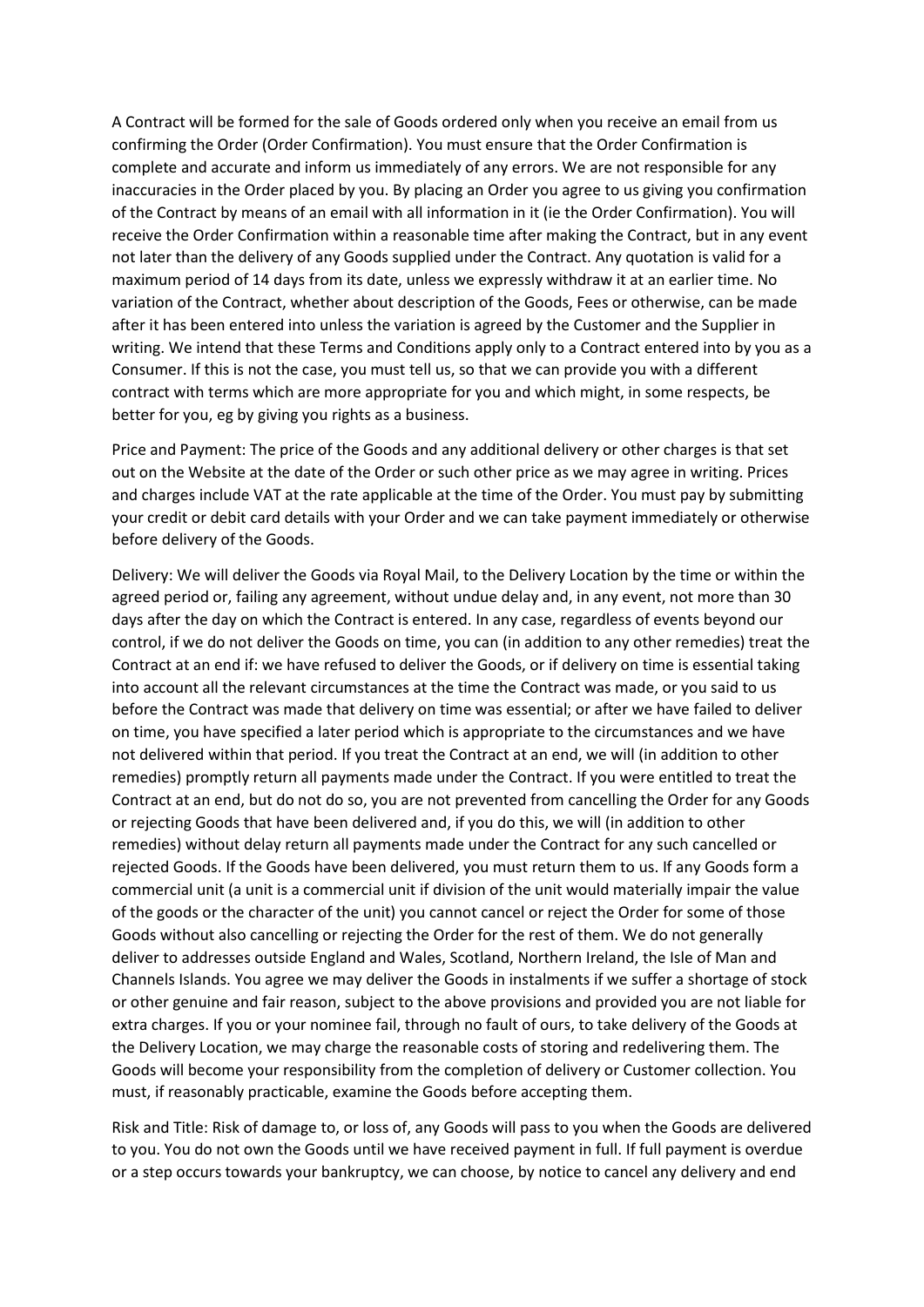any right to use the Goods still owned by you, in which case you must return them or allow us to collect them.

Withdrawal, returns and cancellation: You can withdraw the Order by telling us before the Contract is made, if you simply wish to change your mind and without giving us a reason, and without incurring any liability. This is a distance contract (as defined below) which has the cancellation rights (Cancellation Rights) set out below. These Cancellation Rights, however, do not apply, to a contract for the following goods (with no others) in the following circumstances: foodstuffs, beverages or other goods intended for current consumption in the household and which are supplied on frequent and regular rounds to your residence or workplace; goods that are made to your specifications or are clearly personalised; goods which are liable to deteriorate or expire rapidly. Also, the Cancellation Rights for a Contract cease to be available in the following circumstances: in the case of a contract for the supply of sealed goods which are not suitable for return due to health protection or hygiene reasons, if they become unsealed after delivery; in the case of any sales contract, if the goods become mixed inseparably (according to their nature) with other items after delivery. Right to cancel Subject as stated in these Terms and Conditions, you can cancel this contract **within 14 days** without giving any reason. The cancellation period will expire **after 14 days** from the day on which you acquire, or a third party, other than the carrier indicated by you, acquires physical possession of the last of the Goods. In a contract for the supply of goods over time (ie subscriptions), the right to cancel will be 14 days after the first delivery. To exercise the right to cancel, you must inform us of your decision to cancel this Contract by a clear statement setting out your decision (eg a letter sent by email). In any event, you must be able to show clear evidence of when the cancellation was made. You can also electronically submit any other clear statement of the Customer's decision to cancel the Contract on our website https://www.earthseaskin.co.uk/. If you use this option, we will communicate to you an acknowledgement of receipt of such a cancellation in a Durable Medium (eg by email) without delay. To meet the cancellation deadline, it is sufficient for you to send your communication concerning your exercise of the right to cancel before the cancellation period has expired. Effects of cancellation in the cancellation period Except as set out below, if you cancel this Contract, we will reimburse to you all payments received from you.

Deduction for Goods supplied: We may make a deduction from the reimbursement for loss in value of any Goods supplied, if the loss is the result of unnecessary handling by you (ie handling the Goods beyond what is necessary to establish the nature, characteristics and functioning of the Goods: eg it goes beyond the sort of handling that might be reasonably allowed in a shop). This is because you are liable for that loss and, if that deduction is not made, you must pay us the amount of that loss. Timing of reimbursement If we have not offered to collect the Goods, we will make the reimbursement without undue delay, and not later than: 14 days after the day we receive back from you any Goods supplied, or (if earlier) 14 days after the day you provide evidence that you have sent back the Goods. If we have offered to collect the Goods or if no Goods were supplied, we will make the reimbursement without undue delay, and not later than 14 days after the day on which we are informed about your decision to cancel this Contract. We will make the reimbursement using the same means of payment as you used for the initial transaction, unless you have expressly agreed otherwise; in any event, you will not incur any fees as a result of the reimbursement. Returning Goods If you have received Goods in connection with the Contract which you have cancelled, you must send back the Goods or hand them over to us at **Energus, Blackwood Road, Lillyhall, Workington, Cumbria, North West England, CA14 4JW** without delay and in any event not later than 14 days from the day on which you communicate to us your cancellation of this Contract. The deadline is met if you send back the Goods before the period of 14 days has expired. You agree that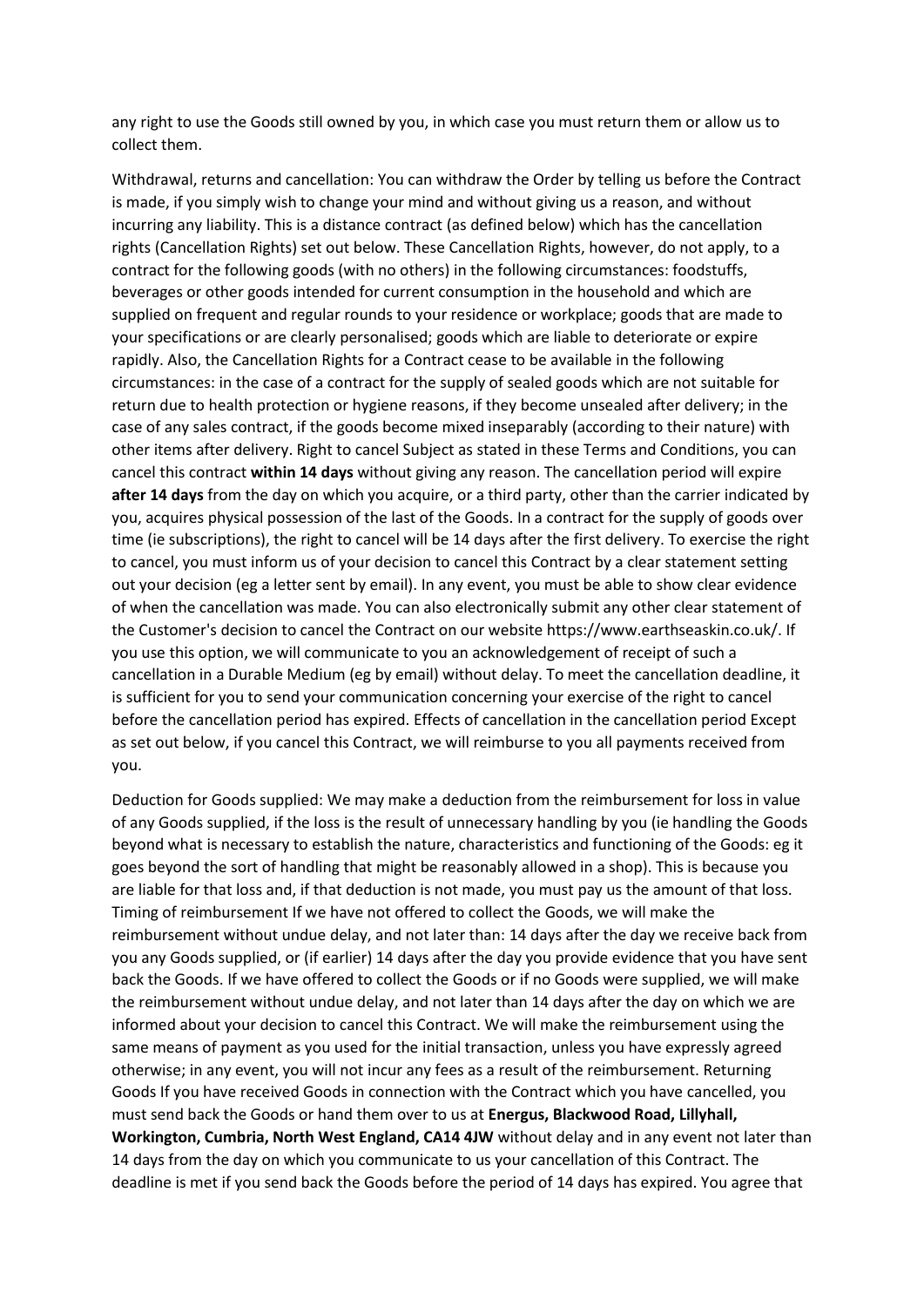you will have to bear the cost of returning the Goods. For the purposes of these Cancellation Rights, these words have the following meanings: distance contract means a contract concluded between a trader and a consumer under an organised distance sales or service-provision scheme without the simultaneous physical presence of the trader and the consumer, with the exclusive use of one or more means of distance communication up to and including the time at which the contract is concluded; sales contract means a contract under which a trader transfers or agrees to transfer the ownership of goods to a consumer and the consumer pays or agrees to pay the price, including any contract that has both goods and services as its object.

Conformity: We have a legal duty to supply the Goods in conformity with the Contract, and will not have conformed if it does not meet the following obligation. Upon delivery, the Goods will: be of satisfactory quality; be reasonably fit for any particular purpose for which you buy the Goods which, before the Contract is made, you made known to us (unless you do not actually rely, or it is unreasonable for you to rely, on our skill and judgment) and be fit for any purpose held out by us or set out in the Contract; and conform to their description. It is not a failure to conform if the failure has its origin in your materials.

Privacy: Your privacy is critical to us. We respect your privacy and comply with the General Data Protection Regulation with regard to your personal information. These Terms and Conditions should be read alongside, and are in addition to our policies, including our privacy policy (https://www.rocketlawyer.com/gb/en/app/summary/503be35b-1ed8-4c85-932a-d609f12f04eb).

For the purposes of these Terms and Conditions: 'Data Protection Laws' means any applicable law relating to the processing of Personal Data, including, but not limited to the GDPR. 'GDPR' means the UK General Data Protection Regulation. 'Data Controller', 'Personal Data' and 'Processing' shall have the same meaning as in the GDPR. We are a Data Controller of the Personal Data we Process in providing Goods to you. Where you supply Personal Data to us so we can provide Goods to you, and we Process that Personal Data in the course of providing the Goods to you, we will comply with our obligations imposed by the Data Protection Laws: before or at the time of collecting Personal Data, we will identify the purposes for which information is being collected; we will only Process Personal Data for the purposes identified; we will respect your rights in relation to your Personal Data; and we will implement technical and organisational measures to ensure your Personal Data is secure. For any enquiries or complaints regarding data privacy, you can e-mail: **info@earthseaskin.co.uk**

Excluding liability: The Supplier does not exclude liability for: (i) any fraudulent act or omission; or (ii) for death or personal injury caused by negligence or breach of the Supplier's other legal obligations. Subject to this, the Supplier is not liable for (i) loss which was not reasonably foreseeable to both parties at the time when the Contract was made, or (ii) loss (eg loss of profit) to the Customer's business, trade, craft or profession which would not be suffered by a Consumer - because the Supplier believes the Customer is not buying the Goods wholly or mainly for its business, trade, craft or profession. Governing law, jurisdiction and complaints The Contract (including any noncontractual matters) is governed by the law of England and Wales. Disputes can be submitted to the jurisdiction of the courts of England and Wales or, where the Customer lives in Scotland or Northern Ireland, in the courts of respectively Scotland or Northern Ireland. We try to avoid any dispute, so we deal with complaints in the following way: If a dispute occurs customers should contact us to find a solution via our email address: **info@earthseaskin.co.uk.** We will aim to respond with an appropriate solution within 5 days.

Attribution: These terms and conditions were created using a document from Rocket Lawyer (https://www.rocketlawyer.com/gb/en). Model cancellation Form To **Earth Sea & Skin**